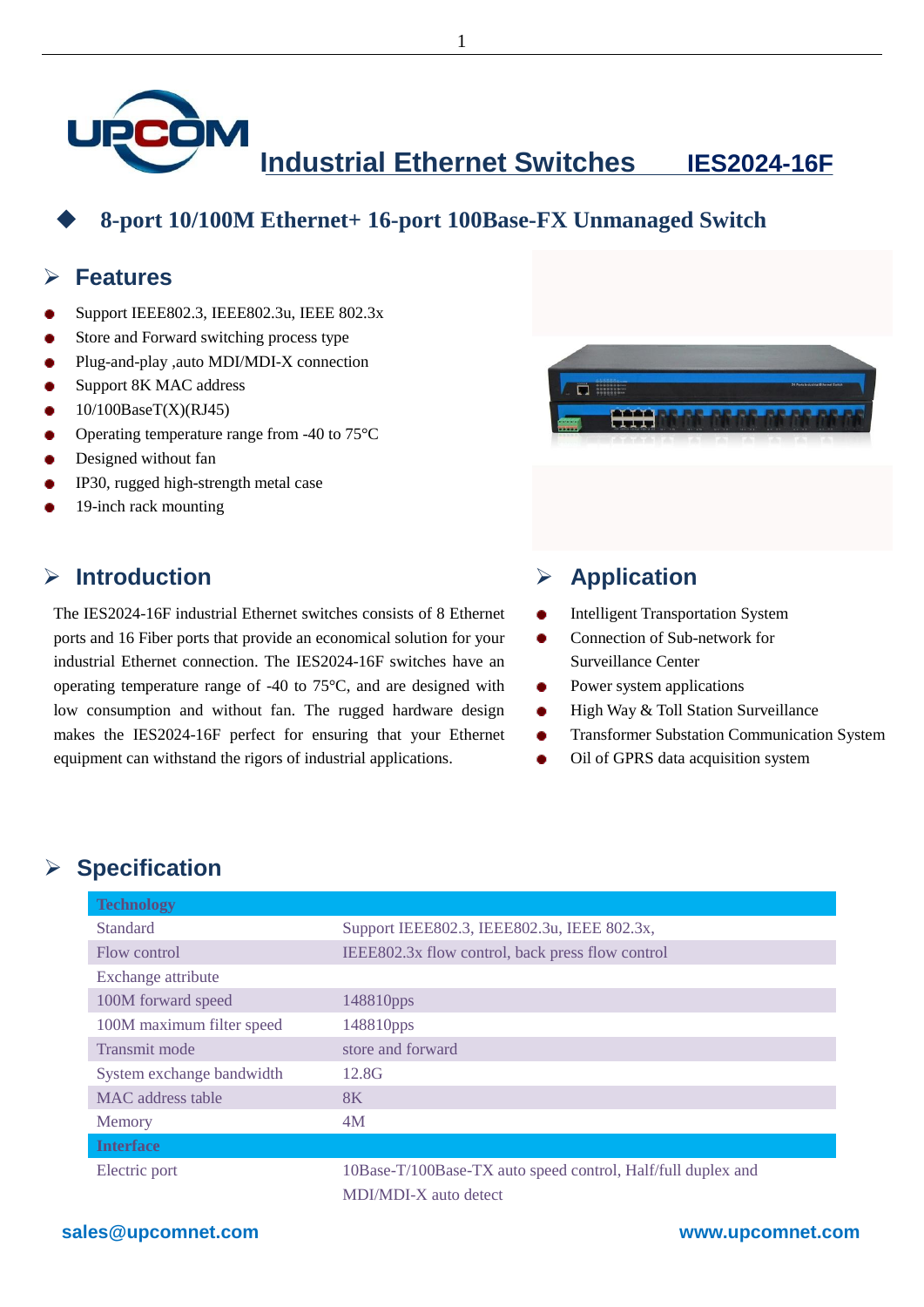| 100M optic fiber port              | 100Base-FX, SC/ST/FC connector, support single mode (20/40/60/80Km |
|------------------------------------|--------------------------------------------------------------------|
|                                    | optional), multi mode (2Km)wavelength: 1310nm, 1550nm              |
| Console port                       | Retain                                                             |
| Alarm port                         | 2 bit terminal block                                               |
|                                    | 1 channel relay alarm output                                       |
| Load ability                       | 5A@250VAC                                                          |
| <b>Transfer distance</b>           |                                                                    |
| <b>Twisted cable</b>               | 100M (standard CAT5/CAT5e cable)                                   |
| Multi-mode                         | 1310nm, 2Km                                                        |
| Single-mode                        | 1310nm, 20/40/60Km, 1550nm, 80/100/120Km                           |
| <b>LED</b> indicator               |                                                                    |
| Run indicator                      | Run                                                                |
| Interface indicator                | Link $(1 - 24)$                                                    |
| Power supply indicator             | <b>PWR</b>                                                         |
| Alarm indicator                    | Alarm                                                              |
| Power supply                       |                                                                    |
| <b>Input Voltage</b>               | 100~240VAC                                                         |
| <b>Overload Current Protection</b> | 1.2A                                                               |
| Connection                         | 3 bit terminal block                                               |
| <b>Consumption</b>                 |                                                                    |
| Unload consumption                 | 17.3W                                                              |
| Full load consumption              | 19.8W                                                              |
| Working environment                |                                                                    |
| Working temperature                | -40 $\sim$ 75°C                                                    |
| Storage temperature                | $-40 \sim 85$ °C                                                   |
| <b>Relative Humidity</b>           | 5%~95 % (no condensation)                                          |
| <b>Mechanical Structure</b>        |                                                                    |
| Packaging                          | IP 30 protection, metal case                                       |
| Installation                       | 19-inch racks mount                                                |
| Dimensions $(L \times W \times H)$ | $441.6$ mm $\times$ 208.9mm $\times$ 45mm                          |
| <b>Industry Standard</b>           |                                                                    |
| <b>EMI</b>                         | FCC Part 15, CISPR (EN55022) class A                               |
| <b>EMS</b>                         | EN61000-4-2 (ESD) , Level 4                                        |
|                                    | EN61000-4-3 (RS), Level 3                                          |
|                                    | EN61000-4-4 (EFT) , Level 4                                        |
|                                    | EN61000-4-5 (Surge) , Level 4                                      |
|                                    | EN61000-4-6 (CS) , Level 3                                         |
|                                    | EN61000-4-8, Level 5                                               |
| <b>Shock</b>                       | IEC 60068-2-27                                                     |
| Free fall                          | IEC 60068-2-32                                                     |
| <b>Vibration</b>                   | IEC 60068-2-6                                                      |
| Certification                      | CE, FCC, RoHS, UL508 (Pending)                                     |
| Warranty                           | 5 years                                                            |